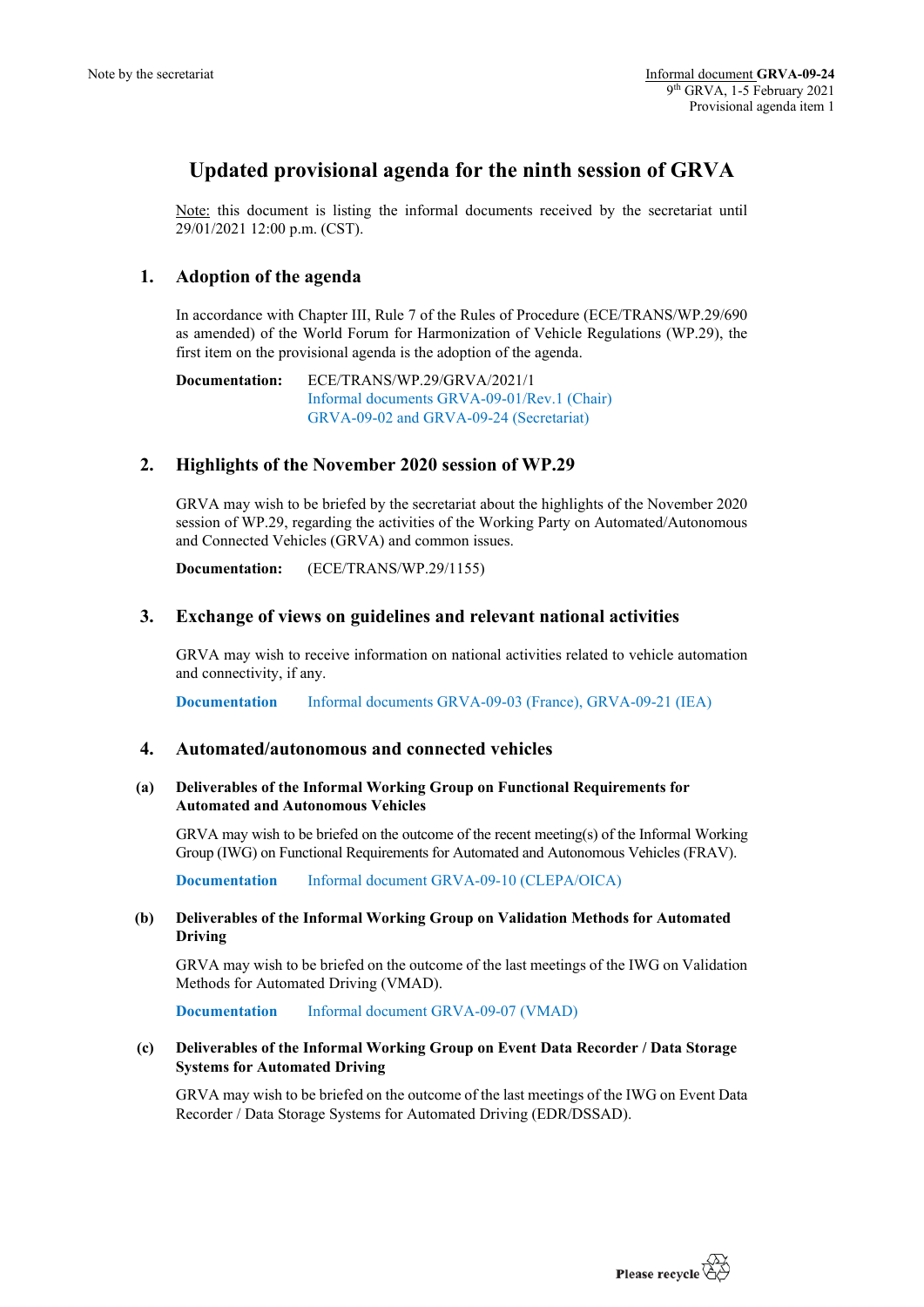#### **(d) UN Regulation on Automated Lane Keeping System**

GRVA agreed to consider a proposal for amendment to UN Regulation No. [157] (Automated Lane Keeping Systems), tabled by the expert from France, clarifying the provisions related to software identification.

### **Documentation:** ECE/TRANS/WP.29/GRVA/2021/17

GRVA may wish to consider proposals for amendments to UN Regulation No. [157], tabled by the experts from Germany, the International Organization of Motor Vehicle Manufacturers (OICA) and European Association of Automotive Suppliers (CLEPA).

**Documentation:** ECE/TRANS/WP.29/GRVA/2020/32, ECE/TRANS/WP.29/GRVA/2020/33, ECE/TRANS/WP.29/GRVA/2021/2, ECE/TRANS/WP.29/GRVA/2021/3, ECE/TRANS/WP.29/GRVA/2021/4 Informal documents GRVA-09-19 (OICA/CLEPA) and GRVA-09-22 (D, EC, UK)

# **5. Connected vehicles**

### **(a) Cyber security and data protection**

GRVA may wish to be briefed on the outcome of the recent meeting(s) of the IWG on Cybersecurity and Over-the-Air issues.

**Documentation** Informal document GRVA-09-11 (CS/OTA)

GRVA may wish to review a draft set of technical requirements relevant for the 1998 Agreement Contracting Parties, if any.

GRVA agreed to consider a proposal tabled by the expert from the Russian Federation proposing clarifications of para. 5.3.5.

**Documentation:** ECE/TRANS/WP.29/GRVA/2021/5 GRVA-09-08 (OICA/CLEPA)

GRVA may wish to review other proposals for amendments to UN Regulation No. [156] (Cyber Security and Cyber Security Management System), if any.

**Documentation** Informal documents GRVA-09-12, GRVA-09-13 and GRVA-09-14 (ISO)

### **(b) Software updates and Over-the-Air issues**

GRVA agreed to reconsider a proposal tabled by the expert from France clarifying the applicable provisions to Manufacturers applying alternatives to the Regulation No. X Software Identification Number (RxSWIN).

**Documentation:** ECE/TRANS/WP.29/GRVA/2021/6 Informal document GRVA-09-09 (CLEPA/OICA)

GRVA may wish to review a proposal for a Corrigendum to UN Regulation No. 156, aimed at correcting the scope of the regulation.

**Documentation:** ECE/TRANS/WP.29/GRVA/2021/14

#### **(c) Legal considerations regarding technical provisions over the vehicle lifetime**

GRVA may wish to be informed by the secretariat about the discussion at WP.29 in March 2020 concerning the legal basis to draft lifecycle and lifetime related provisions under the 1958 Agreement.

**Documentation:** (Informal document WP.29-180-18)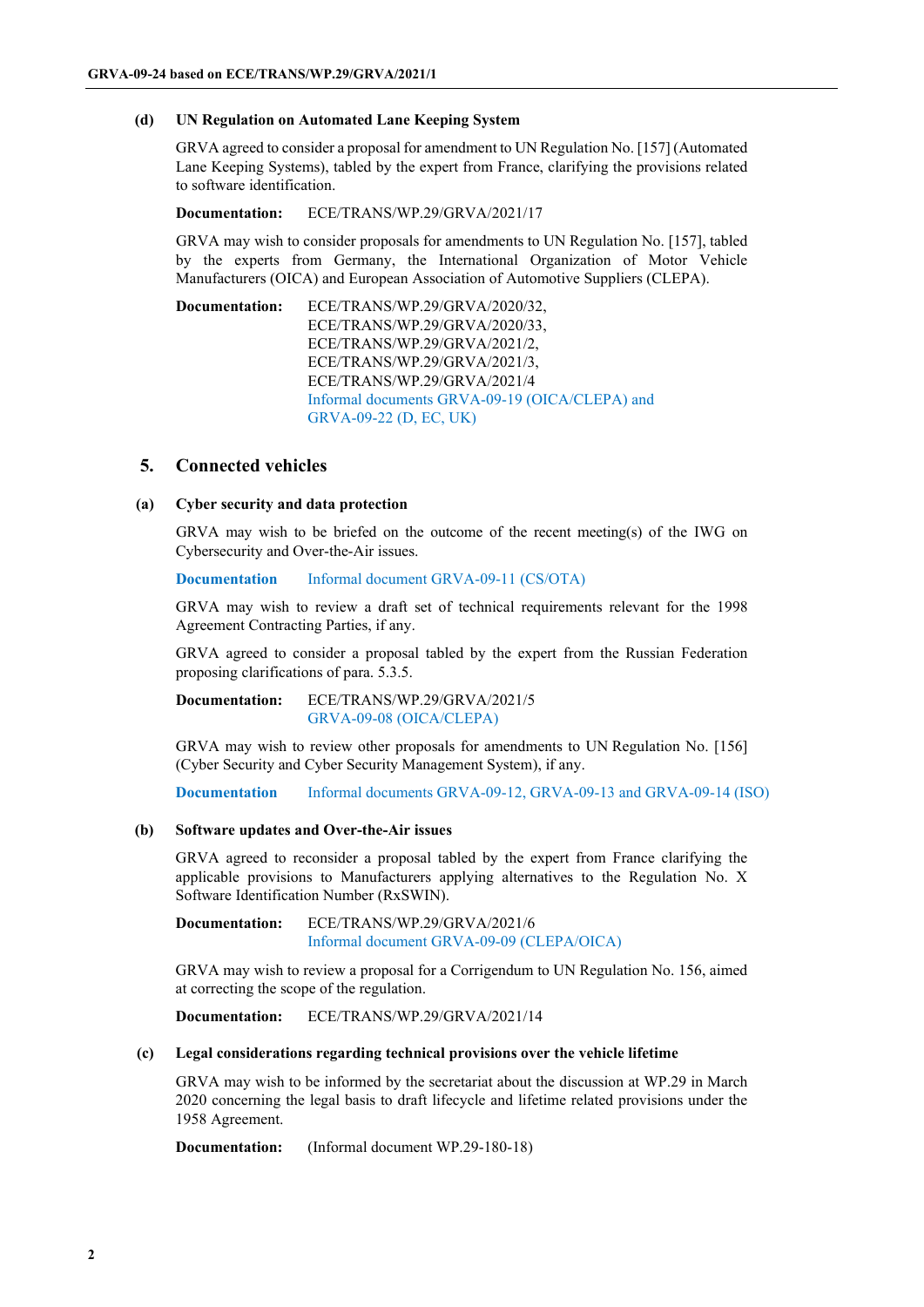### **(d) Other business**

GRVA may wish to consider any other proposal, if available.

# **6. UN Regulation No. 79 (Steering equipment)**

#### **(a) Automatically Commanded Steering Function**

GRVA may wish to consider amendment proposals to the Automatically Commanded Steering Function provisions applicable to Categories B1 and C in UN Regulation No. 79 (Steering equipment), tabled by the expert from CLEPA/OICA and AVERE.

| Documentation: | ECE/TRANS/WP.29/GRVA/2021/7  |
|----------------|------------------------------|
|                | ECE/TRANS/WP.29/GRVA/2021/8  |
|                | ECE/TRANS/WP.29/GRVA/2021/9  |
|                | ECE/TRANS/WP.29/GRVA/2021/10 |
|                | ECE/TRANS/WP.29/GRVA/2021/11 |
|                |                              |

GRVA may wish to perform a general review of the ACSF provisions.

**Documentation:** (ECE/TRANS/WP.29/GRVA/5, para. 44) Informal documents GRVA-09-15, GRVA-09-16 (EC/RUS)

GRVA may wish to review provisions for an alternative Human-Machine Interface (HMI) to control the Remote-Control Parking function

**Documentation:** ECE/TRANS/WP.29/GRVA/2021/12

#### **(b) Steering equipment**

GRVA agreed to resume consideration of a proposal for amendments to UN Regulation No. 79, aimed to allow for the type approval of Risk Mitigation Functions.

**Documentation:** ECE/TRANS/WP.29/GRVA/2021/13

GRVA may wish to review any proposal submitted under this agenda item, if any.

#### **(c) Remote Control Manoeuvring**

GRVA may wish to review any proposal submitted under this agenda item, if any.

#### **(d) Other business**

GRVA may wish to consider any other proposal, if available.

**Documentation** Informal document GRVA-09-04 (D), GRVA-09-20 (CLEPA/OICA)

# **7. Advanced Emergency Braking Systems**

GRVA may wish to receive a status report of the IWGs on AEBS.

GRVA may wish to review proposals for amendments to UN Regulation No. 131 (AEBS).

GRVA may wish to review proposals for amendments to UN Regulation No. 152 (AEBS for  $M_1$  and  $N_1$  vehicles), if any.

**Documentation** Informal documents GRVA-09-17 and GRVA-09-18 (OICA/CLEPA)

# **8. UN Regulations Nos. 13, 13-H, 139, 140 and UN GTR No. 8**

#### **(a) Electronic Stability Control**

GRVA agreed to resume consideration on the proposal to amend UN Global Technical Regulation (UN GTR) No. 8, aimed at introducing the testing provisions to accommodate the latest innovations for steering systems.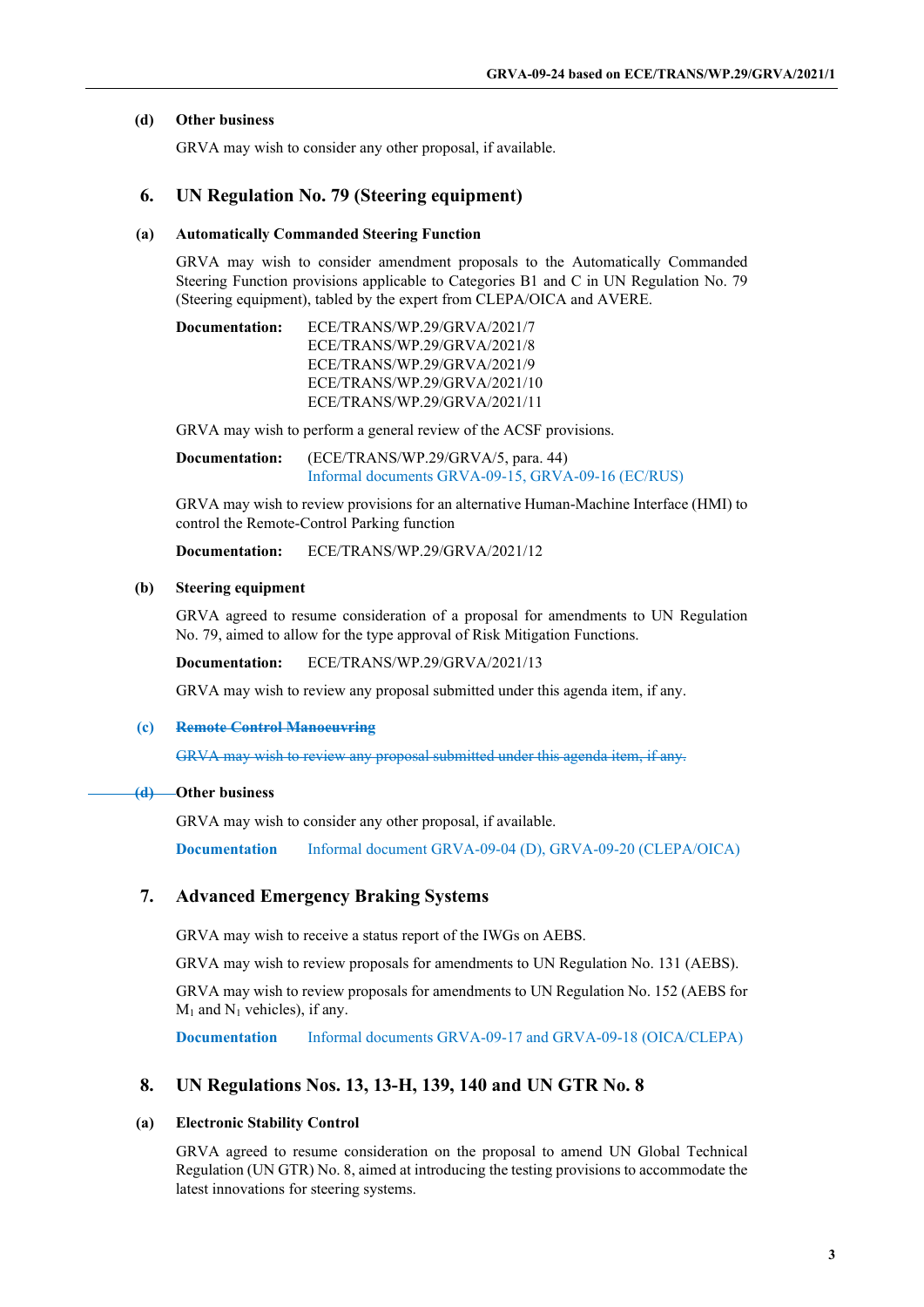| Documentation: | ECE/TRANS/WP.29/GRVA/2020/34 |
|----------------|------------------------------|
|                | (ECE/TRANS/WP.29/2020/99)    |

#### **(b) Electromechanical Brakes**

GRVA agreed to review a proposal for amendments to UN Regulation No. 13 with provisions relevant for the type approval of ElectroMechanical Brakes (EMB), tabled by the expert from CLEPA.

**Documentation:** ECE/TRANS/WP.29/GRVA/2020/21 Informal documents GRVA-09-05, GRVA-09-06 (CLEPA)

### **(c) Clarifications**

GRVA agreed to review a proposal for amendments to UN Regulation No. 13, tabled by the expert from Poland.

**Documentation:** ECE/TRANS/WP.29/GRVA/2021/16

GRVA may wish to review amendments to UN Regulations No. 13, 13-H, 139 or 140, if available.

# **9. Motorcycle braking**

### **(a) UN Global Technical Regulation No. 3**

GRVA may wish to review any proposal related to UN Global Technical Regulation (GTR) No. 3, if any.

### **(b) UN Regulation No. 78**

GRVA may wish to review any proposal related to UN Regulation No. 78, if any.

# **10. UN Regulation No. 90**

GRVA agreed to review a proposal for amendments to UN Regulation No. 90, tabled by the expert from CLEPA.

**Documentation:** ECE/TRANS/WP.29/GRVA/2021/15

# **11. Revision 3 of the 1958 Agreement**

### **(a) Implementation of relevant provisions in Revision 3 to the 1958 Agreement**

GRVA may wish to discuss actions related to the implementation of new provisions contained in Revision 3 to the 1958 Agreement on:

• "Unique Identifier";

GRVA may wish to specify whether some regulations under its remit shall explicitly ban the use of the "Unique Identifier" as specified in Revision 3 to the 1958 Agreement.

• Transitional provisions in UN Regulations;

GRVA may wish to define an action plan to align the transitional provisions in UN Regulations in line with the provisions of the 1958 Agreement e.g. the possibility to grant type approval according to previous versions of UN Regulations.

• Article 12.6 and Schedule 7;

GRVA may wish to note the purpose of Article 12.6 and Schedule 7 with regard to the approval of innovations.

• Conformity of Production provisions.

GRVA may wish to define an action plan to align the Conformity of Production (CoP) provisions in UN Regulations and amend references on CoP in UN Regulations.